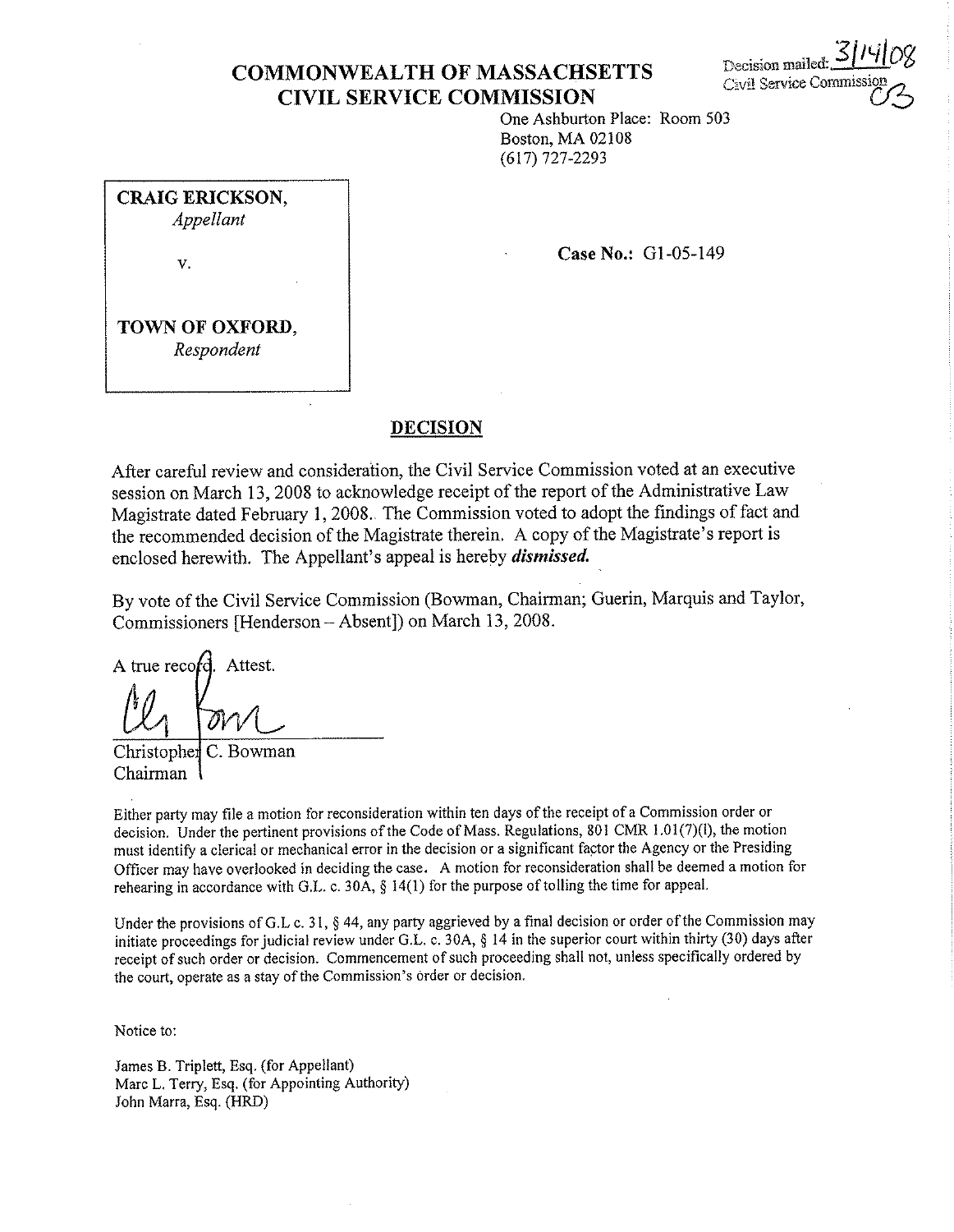

*COMMONWEALTH OF MASSACHUSETTS Division of Administrative Law Appeals 98 North Washington Street, 4th Floor Boston, MA 02114*  **www.mass.gov/dala** 

Tel: 617-727-7060 Fax: *6/7-727-7248* 

February!, 2008

Christopher Bowman, Chairman Civil Service Commission One Ashburton Place, 5<sup>th</sup> Floor Boston, MA 02108

James B. Triplett, Esq. 25 Camp Hill Drive Oxford, MA 01540

Marc L. Terry, Esq. Mirick, O'Connell, DeMallie & Lougee, LLP 1700 West Park Drive Westborough, MA 01581-3941

rn n ang  $\triangleright$ F) ç <u>្</u> *,~{;* **N** 

 $\approx$   $\circ$ 

Re: *Craig Erickson* v. *Town of Oxford* - *Police Department,* G 1-05-149, CS-07-629 (DALA)

Dear Chairman Bowman, Attys. Triplett and Terry:

Enclosed please find the Recommended Decision that is being issued today. The parties are advised that, pursuant to 801 CMR 1.01 $(11)(c)$ , they have 30 days to file written objections to the decision with the Civil Service Commission, which may be accompanied by supporting briefs.

Very truly yours,

 $S$ arah  $B$ rguck Sarah H. Luick

Administrative Magistrate

encl.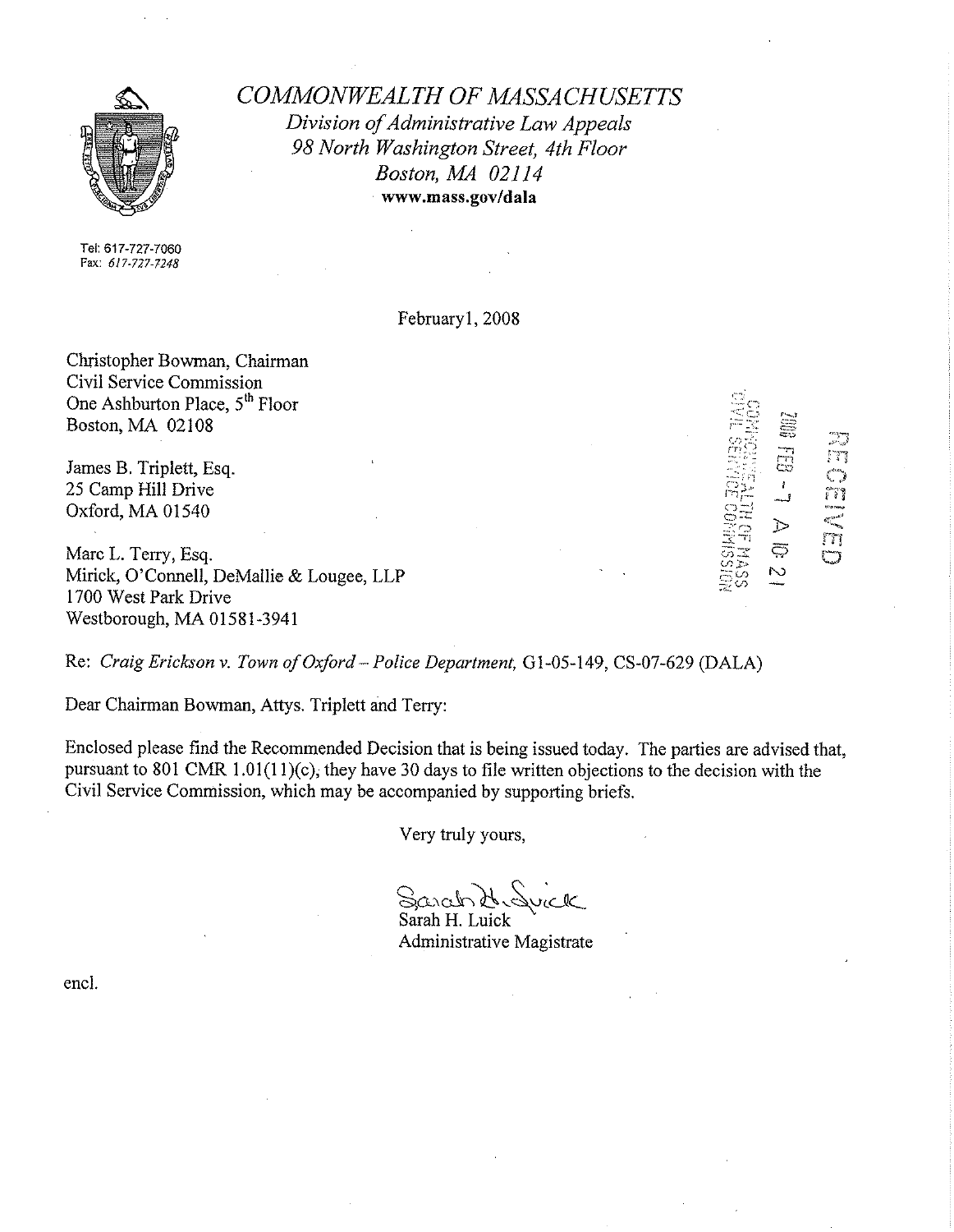### **COMMONWEALTH OF MASSACHUSETTS**

Suffolk, ss. Division of Administrative Law Appeals

Docket Nos. G1-05-149,

Craig Erickson, Appellant

v.

Town of Oxford - Police Department, Appointing Authority

Appearance for Appellant:

Appearance for Appointing Authority:

Administrative Magistrate:

James B. Triplett, Esq. 25 Camp Hill Drive Oxford, MA 01540  $\overline{\cap}$   $\overline{\cap}$ Marc L. Terry, Esq.  $\Xi$ Mirick, O'Connell,  $\overline{\mathfrak{T}}\mathfrak{\scriptstyle{\mathsf{C}}\!\!}$ DeMallie & Lougee, LLP -,., rri =<br>=  $\frac{1}{\sqrt{2}}$ )> ~~

 $\mathbb{R}^2$  $\equiv$ =<br>=

:,J n1 *C)*  rn

··- .,.,,....., rn 1:::J

I

N N

CS-07-629 (DALA)

Westborough, MA  $01581 - 3941$ 

1700 West Park Drive

Sarah H. Luick, Esq.

## **RECOMMENDED DECISION**

Pursuant to G.L.c.31, §2(b), the Appellant, Craig Erickson, has appealed to the Civil Service Commission to find insufficient, the reasons given by his Appointing Authority, the Town of Oxford- Police Department, to bypass him for appointment to the position of Police Officer, which reasons were accepted by the Commonwealth's Human Resources Division on March 30, 2005. (Ex. 2) Mr. Mahoney timely appealed the bypass by letter of April 21, 2005, received April 22, 2005 by the Civil Service Commission. (Ex. 1)

I held a hearing on August 30, 2007 for the Civil Service Commission at the offices of the Division of Administrative Law Appeals (DALA), 98 North Washington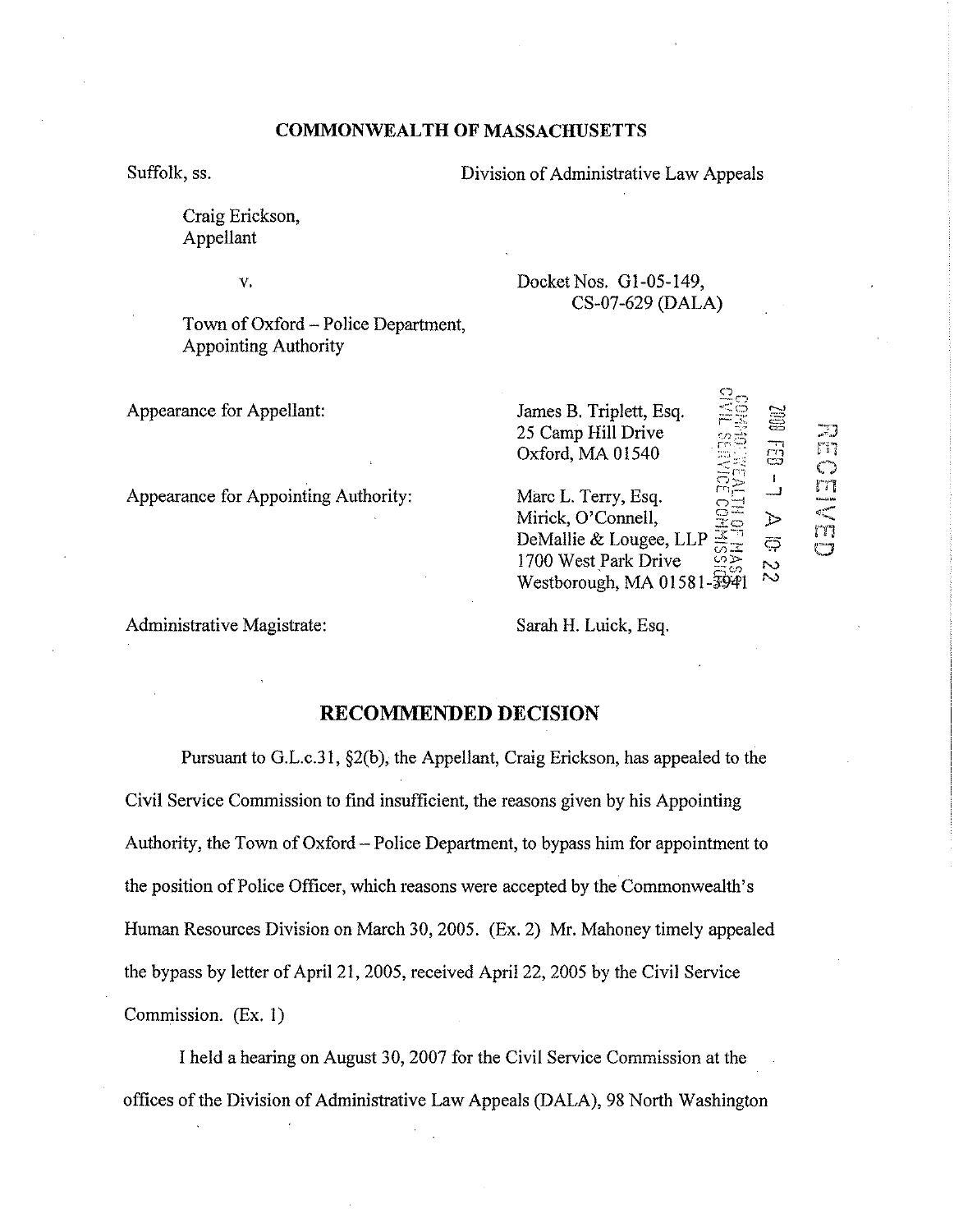Street,  $4<sup>th</sup>$  Floor, Boston, MA 02114. Various documents are in evidence. (Exs.  $1 - 11$ ) The hearing was transcribed. The Appointing Authority presented the testimony of Sergeant Anthony Saad. The Petitioner testified on his own behalf with his counsel not present. His counsel's request to have the hearing continued had been denied by the Civil Service Commission. The Appointing Authority had assented to this continuance request. Following the hearing, the Petitioner's counsel filed a brief as did the Appointing Authority. Briefs were filed by October 15, 2007. Thereafter, on October 26, 2007, the Appointing Authority filed a Motion to Strike a portion of the Petitioner's brief. This Motion is denied with the Appointing Authority's reasons for the Motion taken as legal argument only.

### FINDINGS OF FACT

Based on the documents entered into evidence (Exs.  $1 - 11$ ), and arguments presented, I make the following findings of fact:

I. Craig Erickson worked as an Intermittent Police Officer from I 999-2001 for the Town of Webster. He attended a Police Academy part time before being hired by the Town of Webster. He then trained with a Webster Police Officer on how to do patrolling, ticketing, using radar equipment, and learning about criminal law. He also received firearms training and first responder training. He worked part time filling in on regular police officer eight hour shifts. (Testimony)

2. Mr. Erickson grew up in Oxford. He was hired to be an Intermittent Police Officer in the Oxford Police Department in July 2001. He did not repeat the training he went through while working for the Webster Police Department. He had training of driving around with Oxford Police Sgt. Green on his 3 :00 PM to 11 :00 PM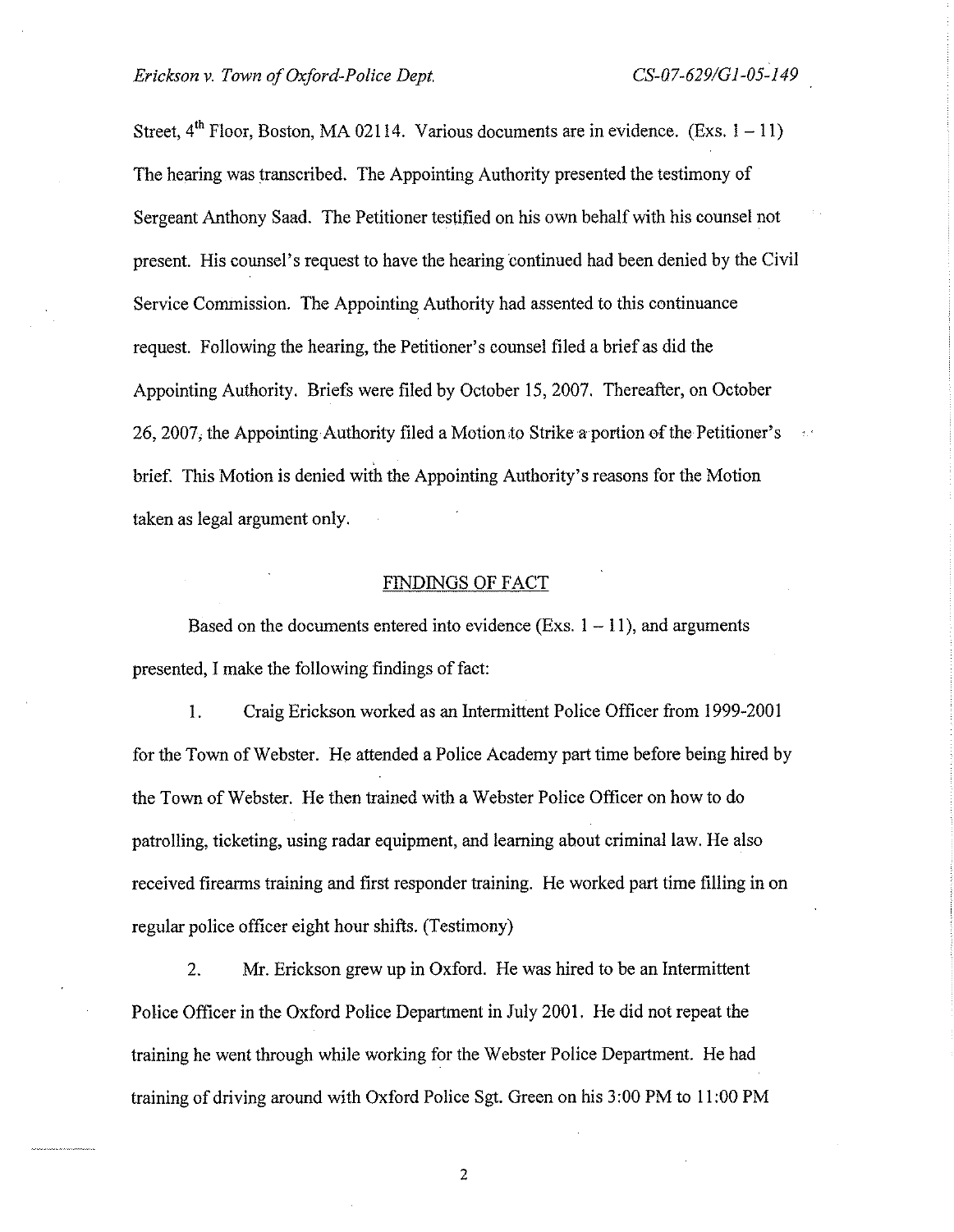shift, and then began to fill in on regular police officer shifts as needed. He did have to re-qualify in firearm use. He did not have to again go through first responder training. His required certifications continued upon starting work in Oxford. (Testimony)

3. With time, Mr. Erickson's name was near the top of the list of Intermittent Police Officers to be used to offer work as a need arose within the Oxford Police Department. Mr. Erickson held no other employment, and was in a position to always accept an offer to work. He ended up working so many shifts that he was working for periods of time full time per week for months at a time. He had two occasions between 2001-2004 when he worked forty hour work weeks for four to six months at a time. The remaining time periods, he typically worked two to four shifts per week. (Stipulation. Testimony)

4. Mr. Erickson felt he got along well with his fellow officers. He was often supervised by Sgt. Anthony Saad. He also worked with fellow Intermittent Police Officers, Kenneth C. Mead, Jr. and Paul J. McCarthy. They both started November 2002. He worked more often with Mr. Mead, about one or two shifts per week. (Testimony)

5. Mr. Erickson was aware that Mr. Mead had attended the full time Police Recruit Training Academy in 2004 at his own expense. He knew Mr. McCarthy worked for an ambulance company. (Testimony)

6. The Oxford Police Department has had about seventeen to twenty full time Police Officers with as many as five to fifteen Intermittent Police Officers. Now, there are only about five Intermittent Police Officers. The Oxford Police Department has decided to use fewer Intermittent Police Officers and hire more full time permanent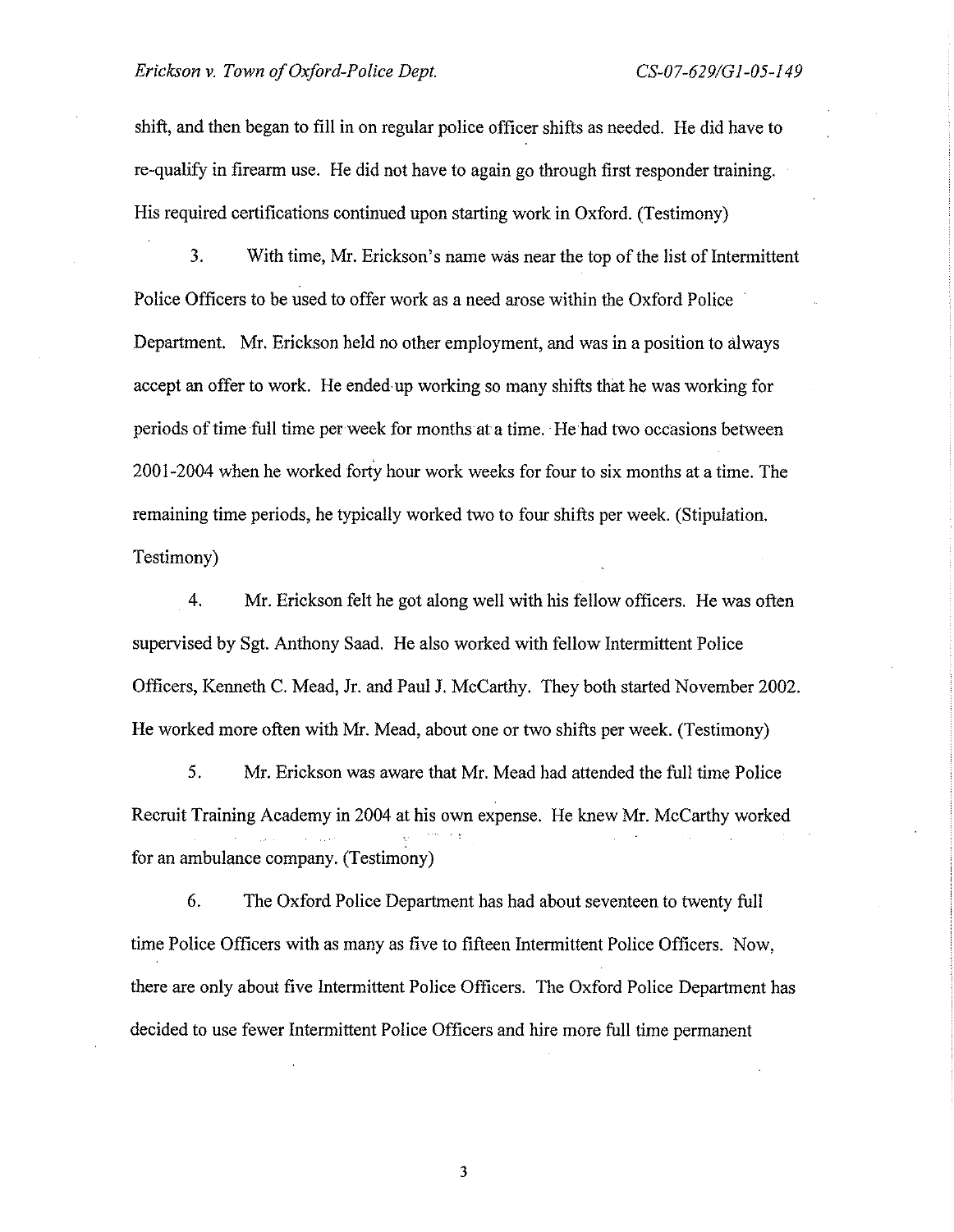Police Officers. The goal is to phase out all use of Intermittent Police Officers. (Testimony)

7. The goal of Mr. Erickson in taking this position with the Oxford Police Department, is to become a permanent Oxford Police Officer. He has been aware of the goal of the Oxford Police Department to use fewer and fewer Intermittent Police Officers and to instead hire more permanent full time Police Officers. He has been aware of his competition in terms of securing an appointment to permanent Police Officer, including the skill sets of Mr. Mead and Mr. McCarthy who were the two persons just below him in an terms of experience as an Intermittent Police Officer in Oxford. (Testimony)

. 8. Sgt. Saad was assigned to address the training needs of the Intermittent Police Officers when he scheduled first responder training for them. He had to be sure they all were up to date on firearm, CPR, and first responder certifications. Firearm training is done annually. First responder training has to be done about every two or three years to stay current. Mr. Erickson attended a first day of first responder recertification training. There was a day two of further first responder training toward recertification scheduled for 6:00 PM on November 23, 2004 which Mr. Erickson was scheduled to attend. He was aware that such first responder training sessions tended to be offered on a number of occasions, but he knew he was expected to complete these particular two days of training. (Testimony)

9. Mr. Erickson worked the November 22-23, 2004 11 :00 PM to 7:00 AM shift. By then, he had a head cold that made him tired. He rested at home following the end of this shift. He never attended the 6:00 PM training session. He never called the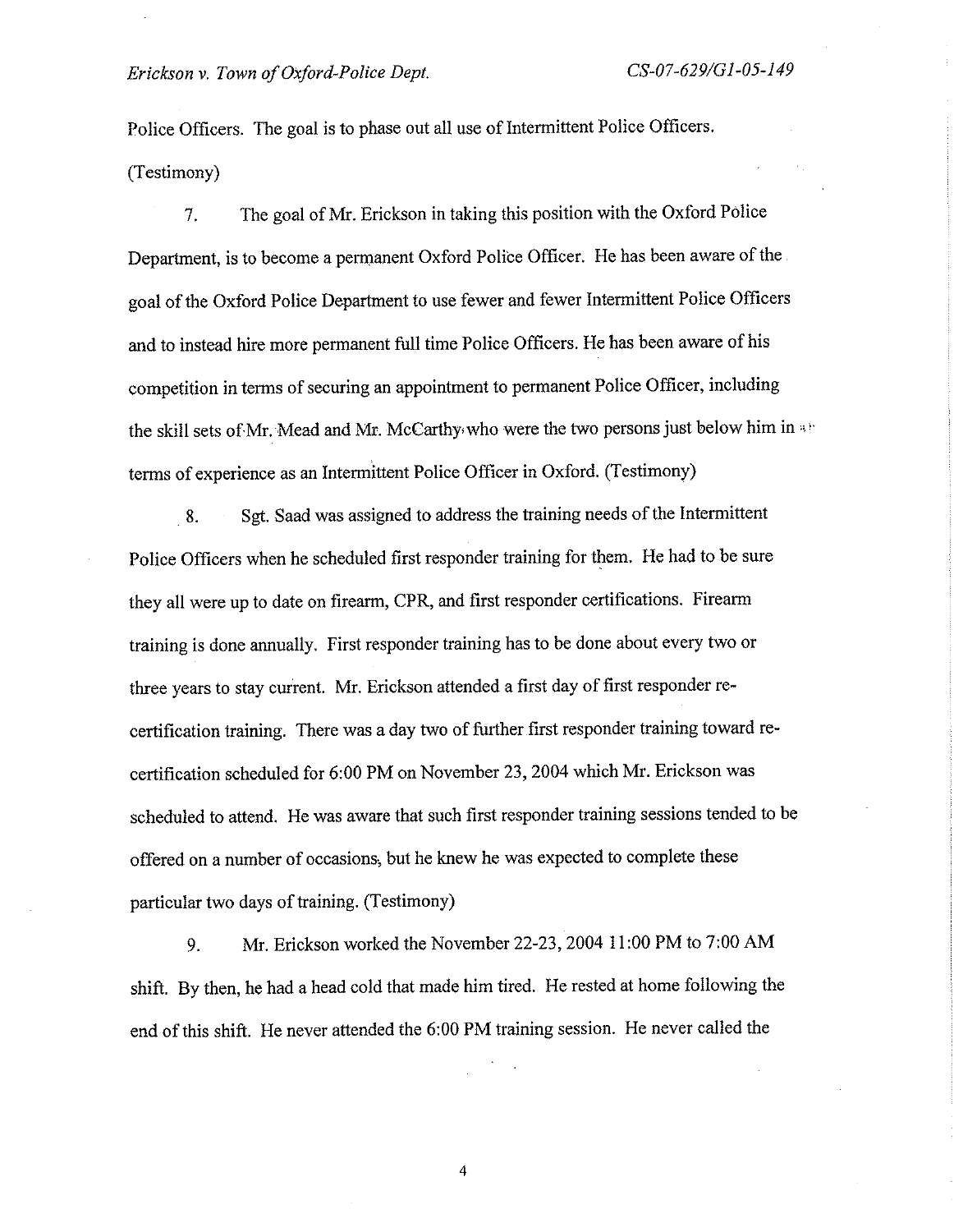Police Department to report he would not attend it, nor did he inform anyone before leaving work after his shift ended that he would not be attending it. (Ex. 11. Testimony)

10. After missing the training session, Mr. Erickson did not take the initiative to report on why he had not attended this training. The evening of November 24, 2004, Sgt. Saad sent an email to Mr. Erickson stating that he received notice from the first responder training officer that Mr. Erickson had not attended his scheduled training session. Sgt. Saad asked Mr. Erickson to provide to him "in writing by December 5, 2004 ... [the reason] why you did not complete this training." He attached to this email a copy of what Sgt. Saad had received from the training officer which showed that Mr. Erickson had only attended only one of the first responder training sessions. This memo · to Sgt. Saad was dated November 24, 3004. (Ex. 10. Testimony)

11. Mr. Erickson waited until the December 5, 2004 deadline to respond to Sgt. Saad. He sent him an email stating the following:

> I made the first class on Saturday morning 11/20/04 at 9:00 a.m. I couldn't make the second scheduled class on 11/23/04 at 6:00 p.m. I had my year and a half old daughter and could not get ... someone to watch over her. I have had conversation with Officer Ricky Hall [the First Responder Training Officer] and he is going to reschedule another class so I can be certified in "First Responder." (Ex. 10)

12. Mr. Erickson was engaged to the mother of his one and a half year old daughter, Kerry Darden. (Testimony)

13. Upon receiving this email, Sgt. Saad was suspect of what Mr. Erickson used as his excuse for not attending the training. He was under the impression that Kerry Darden had moved with her young daughter to California. He decided to investigate. He was able to contact Ms. Darden on December 17, 2004. She was actually in Fall River.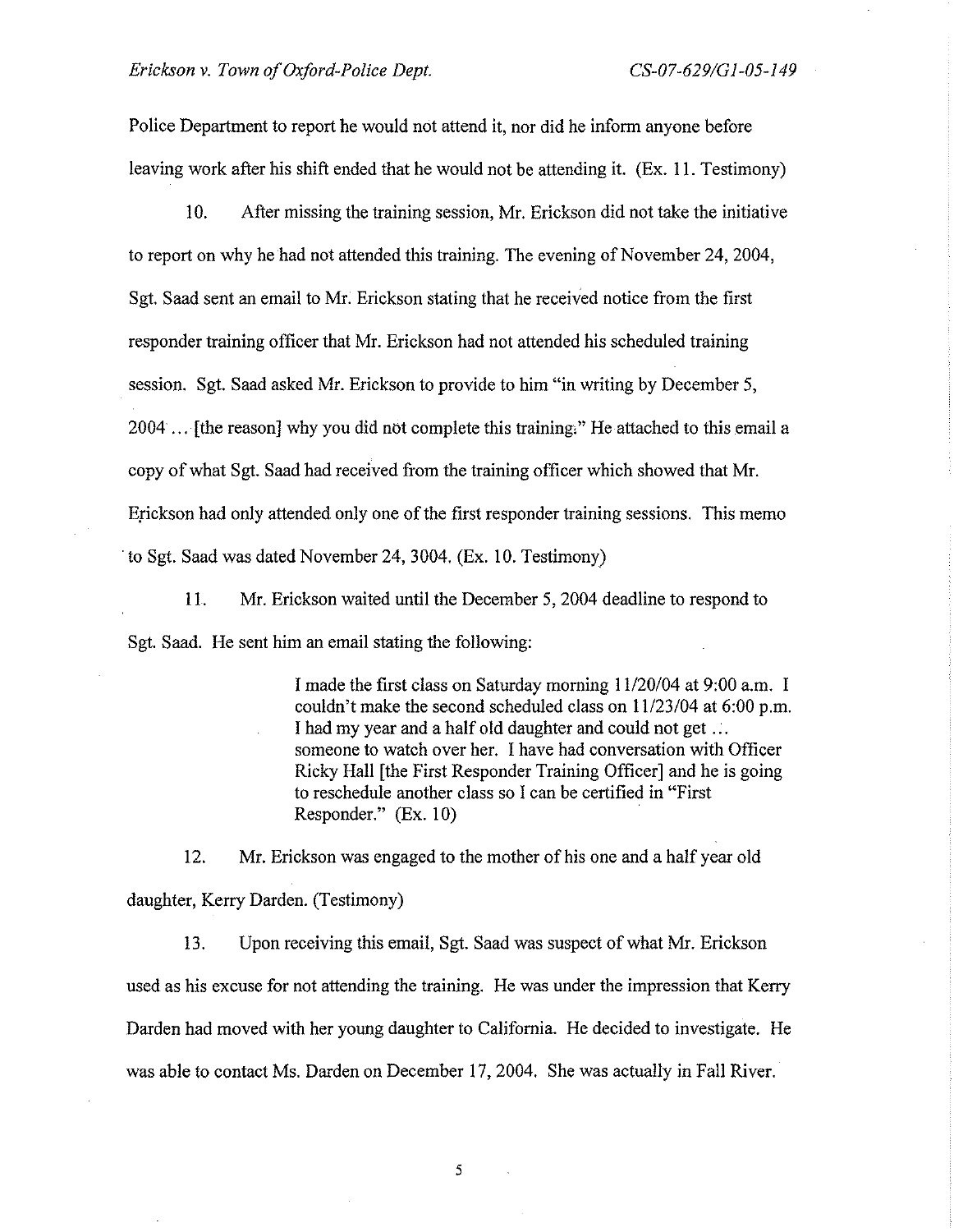Sgt. Saad went out to meet with her. She spoke to him and gave him a written statement.

(Ex. 10. Testimony) She wrote:

[My daughter] was with me on November 23, 2004 ... I was also asked if Craig Erickson was with me on this same date. I answered No, to this. [Sgt. Saad) asked how do I recall memory of this date. I answered I keep a record on my calendar of all Craig's visits with his daughter. Craig was visiting at my house with [his daughter] ... on the  $24<sup>th</sup>$  of November which was the day before Thanksgiving from 9:00 a.m. to about 1 :30 p.m. After telling [Sgt. Saad] ... this he informed me that Craig told him that he had to take care of his daughter on the evening of November 23, 2004. I responded, "that was not true she was with me at home and Craig was not here."  $(Ex. 10)$ 

14. Mr. Erickson responded to this information Sgt. Saad received from Ms. Darden. In a report to Sgt. Saad, he admitted after talking to his fiancée that he had not been with his daughter the evening of November 23<sup>rd</sup> as he first reported. He explained that he was confused by the time he filed his response by Sgt. Saad's deadline. He wrote that he now recalled he missed the training because he had a "chest cold and diarrhea," and that the training "did not come to mind." Mr. Erickson continues to be sure that it was having the cold that was the reason he did not attend the training session. (Ex. 10. Testimony)

15. On December 19, 2004, Mr. Erickson was informed by Sgt. Saad that his reason for not attending the November 23, 2004 training session was "unacceptable." (Ex. 10. Testimony)

16. By memorandum of December 17, 2004, Sgt. Saad filed a report with the. Oxford Police Chief, Charles K. Noyes, that Mr. Erickson had filed a "Fabricated Statement" concerning his reason for not attending the training session. Sgt. Saad wrote that he after he asked Mr. Erickson to provide a reason in writing for failing to attend the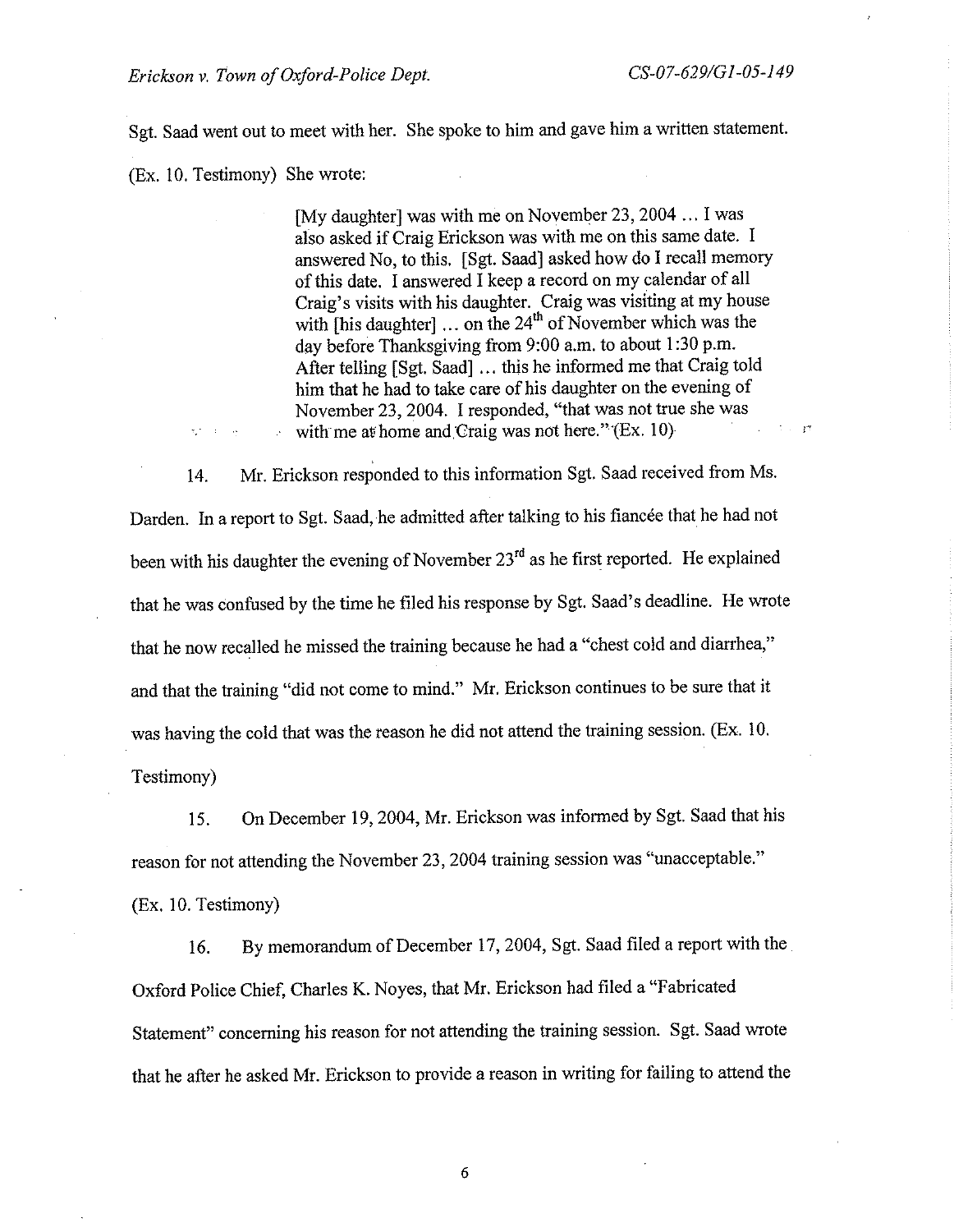### *Erickson v. Town of Oxford-Police Dept. CS-07-629/Gl-05-l 49*

training session that the reason he gave of caring for his one and one-half year old daughter was investigated and found not to be true. Sgt. Saad explained how he was suspicious of this reason as he understood the child's mother was living out of state, and so he contacted the child's mother, taking a statement from her that confirmed that Mr. Erickson had not been with his daughter as he claimed. Sgt. Saad reported that the child's mother "was positive" that Mr. Erickson had not been with his daughter on November 23, 2004 because she keeps a record of his visits to his daughter and November  $23<sup>rd</sup>$  was not on this list. Sgt. Saad reported that she told him\_ he had seen his daughter the next day, November  $24<sup>th</sup>$  from 9:00 a.m. to  $\dot{1}$ :30 p.m. Sgt. Saad provided the signed statement of the child's mother to Chief Noyes as well as Mr. Erickson's first email and later written information with the reason for his absence from the training. Sgt. Saad provided his conclusion to Chief Noyes that he felt Mr. Erickson had violated Oxford Police Department Rules and Regulations at Rule 6.9 on Truthfulness, Rule 12 on Filing Reports, and Rule 12.2 on Falsifying Records. (Ex. 10. Testimony)

17. Mr. Erickson did not receive formal discipline as a result of this course of events regarding his failure to attend the November 23, 2004 training. (Ex. 3. Testimony)

18. Mr. Erickson's name topped the December 1, 2004 list of Intermittent Police Officer Civil Service candidates willing to accept appointment to the position of permanent full time Oxford Police Officer; requisition number 241172. Behind him on the list were Mr. Mead and then Mr. McCarthy. There were six names in total on this list of persons who signed that they were willing to accept this appointment. Two new appointments were made off this list. (Exs. 4, 5, 6, 7  $\&$  8)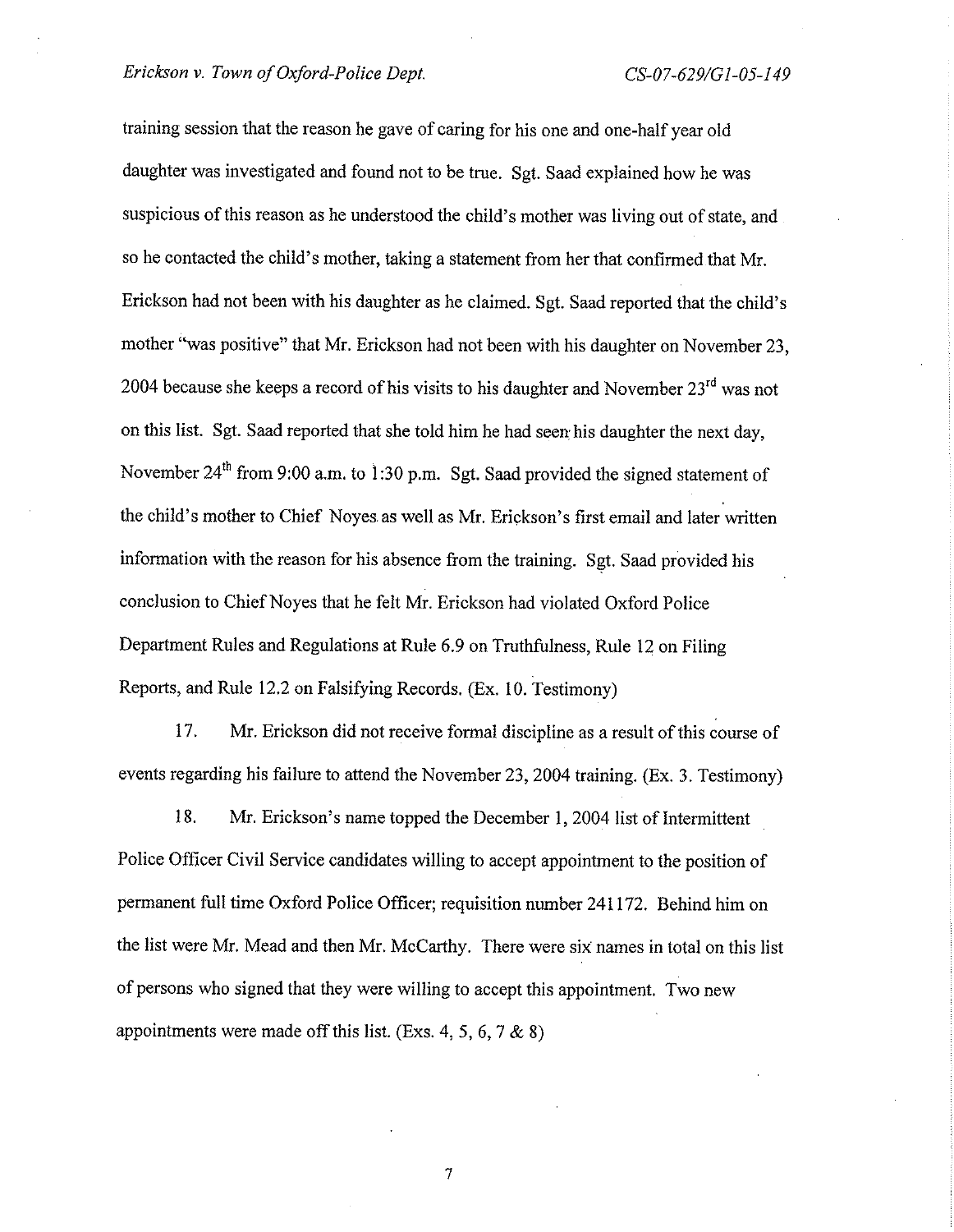19. On February 8, 2005 Chief Noyes provided written recommendations on

the candidates for the position of permanent Police Officer to the Oxford Board of

Selectmen, the Appointing Authority. He recommended the appointments of Mr. Mead

and Mr. McCarthy. For each of the remaining candidates he explained why he did not

select them. (Ex. 3)

20. Chief Noyes wrote regarding Mr. Erickson that he worked in 2004, 1216 hours or 152 eight hour tours of duty where he encountered 36 incidents or events, along with responding to 1,362 calls. Chief Noyes noted: an an airs

> Patrol Sergeants have made the following comments ... " needs to be more thorough with the facts at hand and be able to follow up cases until not able to go further"; "does not write reports on incidents that require them; has not shown a willingness to learn, has been spoken to about his report writing and offered help but has not done anything to improve problem." (Ex. 3)

Chief Noyes also noted that Mr. Erickson had failed to attend scheduled training for

certification as a first responder, and that when asked why he did not attend the session,

"he gave conflicting explanations as to his absence ... was counseled on this incident and informed of his responsibility to inform the department of any inability to attend training in the future." (Ex. 3)

Chief Noyes did not recommend his appointment because of "these negative reports and his inconsistent performance of duties." (Ex. 3)

21. Sergeant Saad' s experience with Mr. Erickson is that he does need to be more thorough with attention to particular facts, that he needs to do more follow up on cases, and that he does not write reports on incidents when he should. But, Sgt. Saad noted he improved in some of these areas after being spoken to about a need for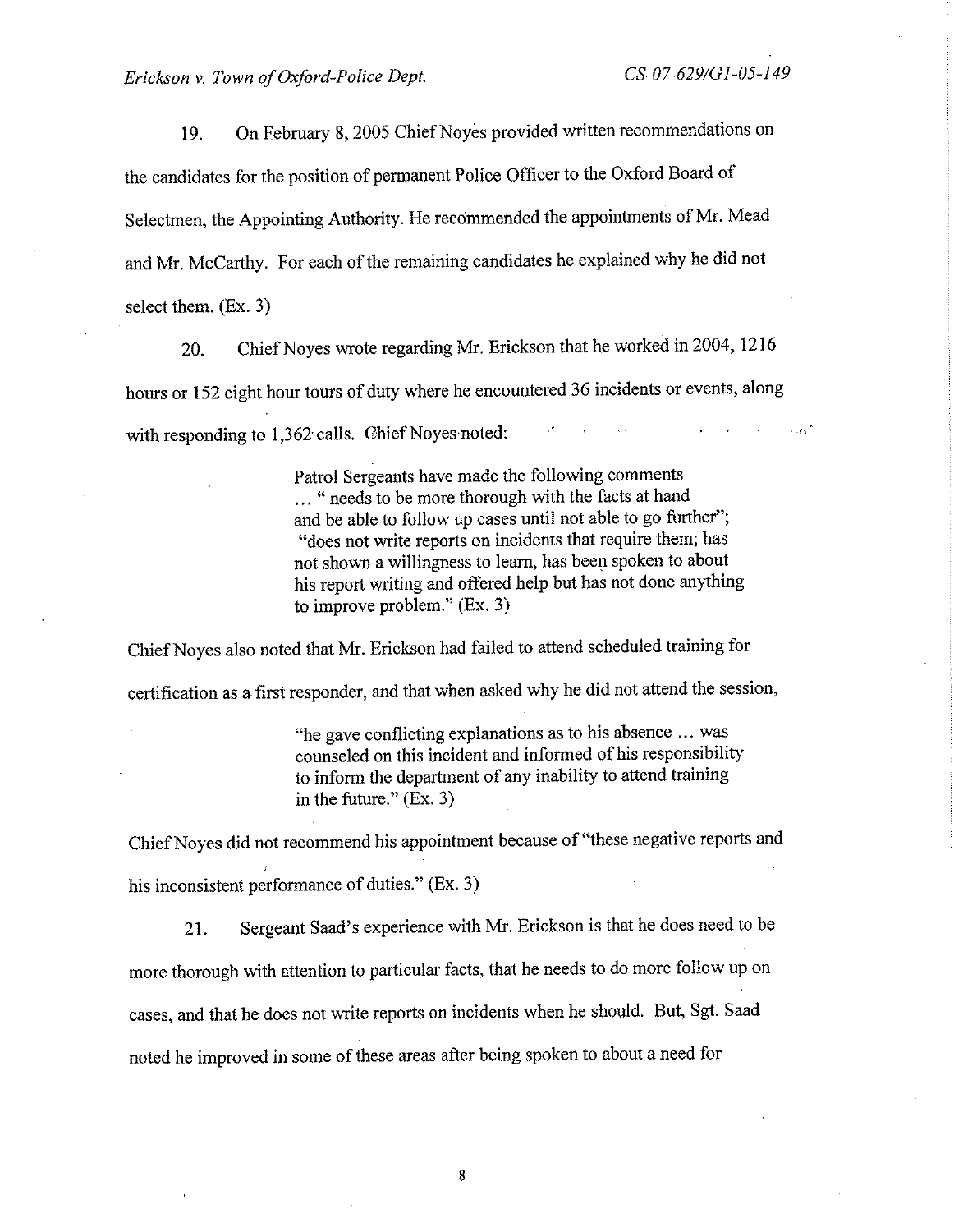improvement. Sergeant Saad has found that Mr. Erickson will come forward with questions he has, and that he has shown a willingness to learn. (Testimony)

22. Chief Noyes did not recommend candidates other than Mr. Mead and Mr. McCarthy. Another candidate was found to be seeking an appointment to the Hartford Connecticut Police Department, although Chief Noyes found him showing potential with a good knowledge of the law and police work. Because of "his current status with the Hartford Police Department and the lack of work observation here," Chief Noyes did not find him "as qualified as higher ranked candidates" for the appointment. Regarding another candidate, Chief Noyes found her to be improving, attending trainings on her own time and expense, willing to learn, but only an Intermittent Police Officer from April 2004, and "not better qualified than higher ranked candidates." \_For another candidate, Chief Noyes noted that the candidate "continues to improve his skills as a police officer" but only started the job in June 2004. He found him "not as qualified as higher ranked candidates." (Ex. 3)

23. Regarding Mr. Mead, Chief Noyes noted he had worked 1108 hours or 138 tours of duty with 32 incidents or events, and that he responded to 1,714 calls. He noted how he had completed the full time police officer recruit training program on his own time and at his own expense. He noted how he had "over 800 academic hours of instruction," and had certifications in four highway safety related programs that are useful for patrol work. Chief Noyes noted that patrol sergeants have found Mr. Mead to always accept his assigned task, and that his reports "are prepared well." These patrol sergeants also reported that Mr. Mead "uses good judgment in situations," is becoming more confident in his work, does a "thorough job writing and following up reports and is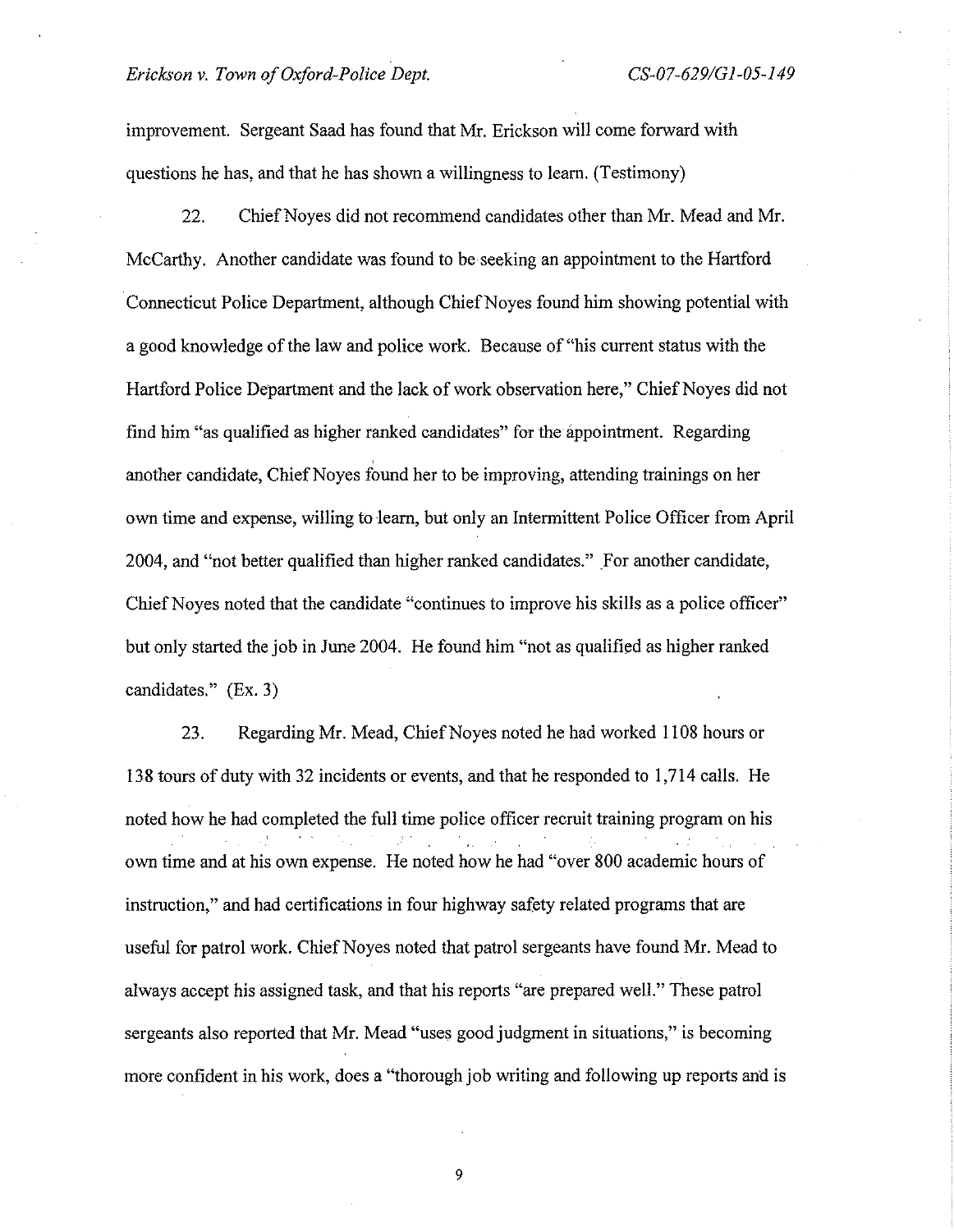not afraid to ask a question about something he's trying to gather information on." He was also reported as having a "good working knowledge of the law." Chief Noyes noted he had no "negative reports." He wrote that Mr. Mead "is better qualified than the higher ranked officer," and he recommended his appointment. (Ex. 3)

24. Sergeant Saad agrees with Chief Noyes' assessment of Mr. Mead. He has not known him to tell falsehoods, or to need more work on doing his reports, or to need to do better follow ups. He was not exclusively Mr. Mead's supervisor, but has worked with him and observed him in the field as well as reviewed his reports. He has found him  $\epsilon$ willing to learn. (Testimony)

25. Regarding Mr. McCarthy, Chief Noyes noted he had worked 929 hours or 116 tours of duty, with 40 incidents or events, and that he responded to 1,285 calls. Chief Noyes pointed out how Mr. McCarthy's "training and experience as a full-time EMT reflects in his work as a police officer ... [can] handle calls and deal with people." Chief Noyes noted how sergeants have found him to have "a calm demeanor in tense situations whereby he retains the ability to work through difficult circumstances," and how he does "a thorough job in all his tasks ... is articulate and concise in his report writing ... handles himself well in violent situations; confident; very good working knowledge of the law." He recommended his appointment. (Ex. 3)

26. Sergeant Saad has had experience supervising Mr. McCarthy. He has not known him to tell falsehoods, or to need to do better on follow ups. He has found his reports to be sufficient, and has found him willing to learn. (Testimony)

27. At their February 15, 2005 meeting the Oxford Board of Selectmen went along with Chief Noyes' recommendations after interviewing the candidates. They voted

JO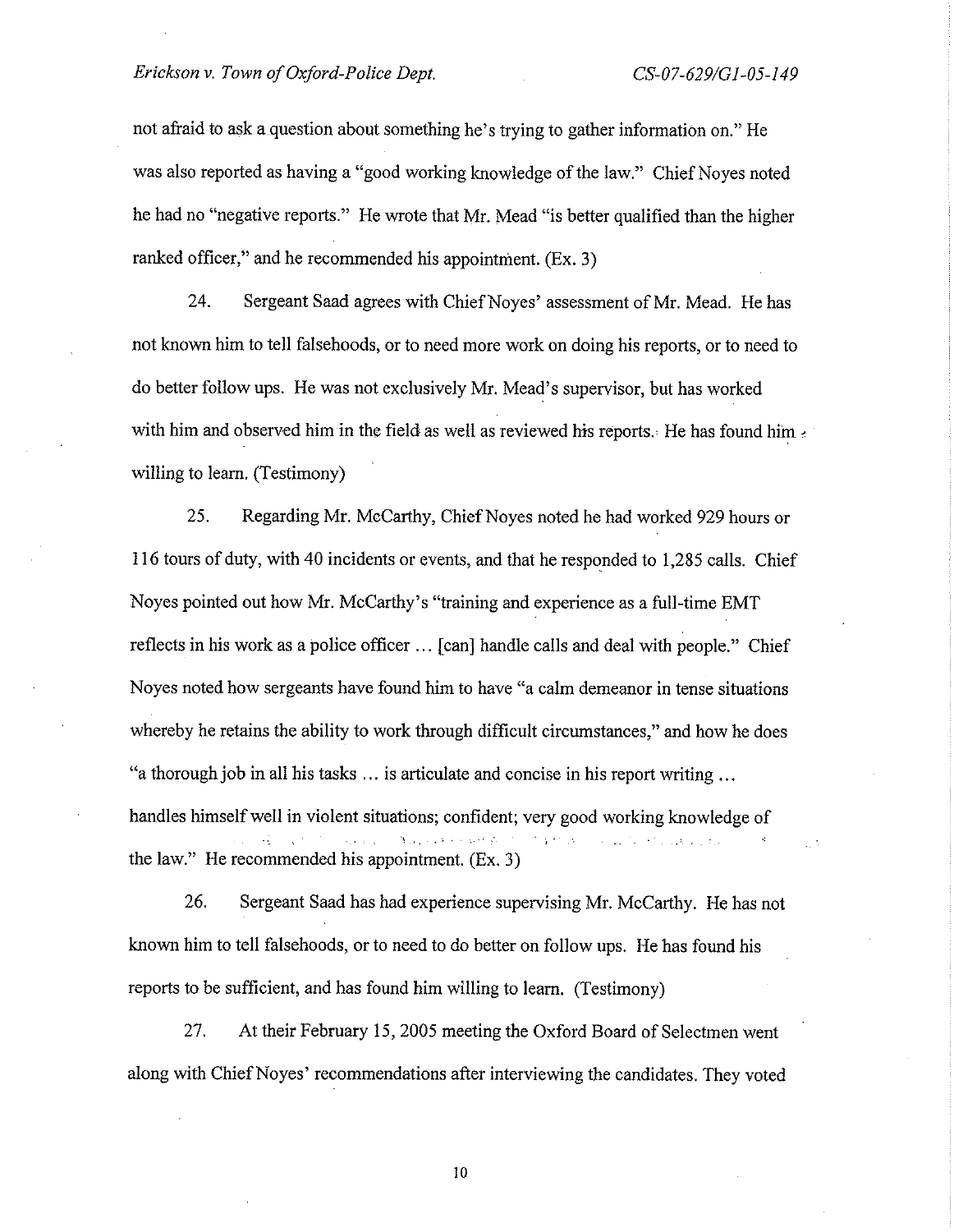#### *Erickson v. Town of Oxford-Police Dept. CS-07-629/Gl-05-l 49*

to appoint Mr. Mead and Mr. McCarthy to fill the two permanent full time Oxford Police Officer positions. (See, Ex. 9)

28. The Oxford Board of Selectmen forwarded their appointments onto the Commonwealth's Human Resources Division for approval of their appointments of Mr. Mead and Mr.McCarthy. The Selectmen listed their reasons for appointing them. (Exs. 3, 6, 7 & 8)

29. In regard to their failure to appoint Mr. Erickson who was higher on the list than both Mr. Mead and Mr. McCarthy, the Selectmen sent the Human Resources Division Chief Noyes' February 8, 2005 report on the candidates for the position. (Ex. 3)

30. The Human Resources Division accepted the Selectmen's reasons for bypassing Mr. Erickson. In a letter of March 30, 2005, the Human Resources Division notified Mr. Erickson he was bypassed for appointment. He was provided with his appeal rights. He then filed a timely appeal with the Civil Service Commission. (Exs. 1 & 2)

### **Conclusion and Recommendation**

The Appointing Authority has met its burden of proof, and the Appellant can be bypassed for appointment to the job of permanent Oxford Police Officer from this particular list and appointment process.

Both parties filed briefs recognizing the pertinent burden of proof to support a bypass. G.L.c.31, §2(b) calls upon the Civil Service Commission to determine whether or not, upon a preponderance of the evidence, that the Appointing Authority had a reasonable justification for bypassing the Appellant and instead appointing the two persons next below him on the list. Both parties recognize how reasonable justification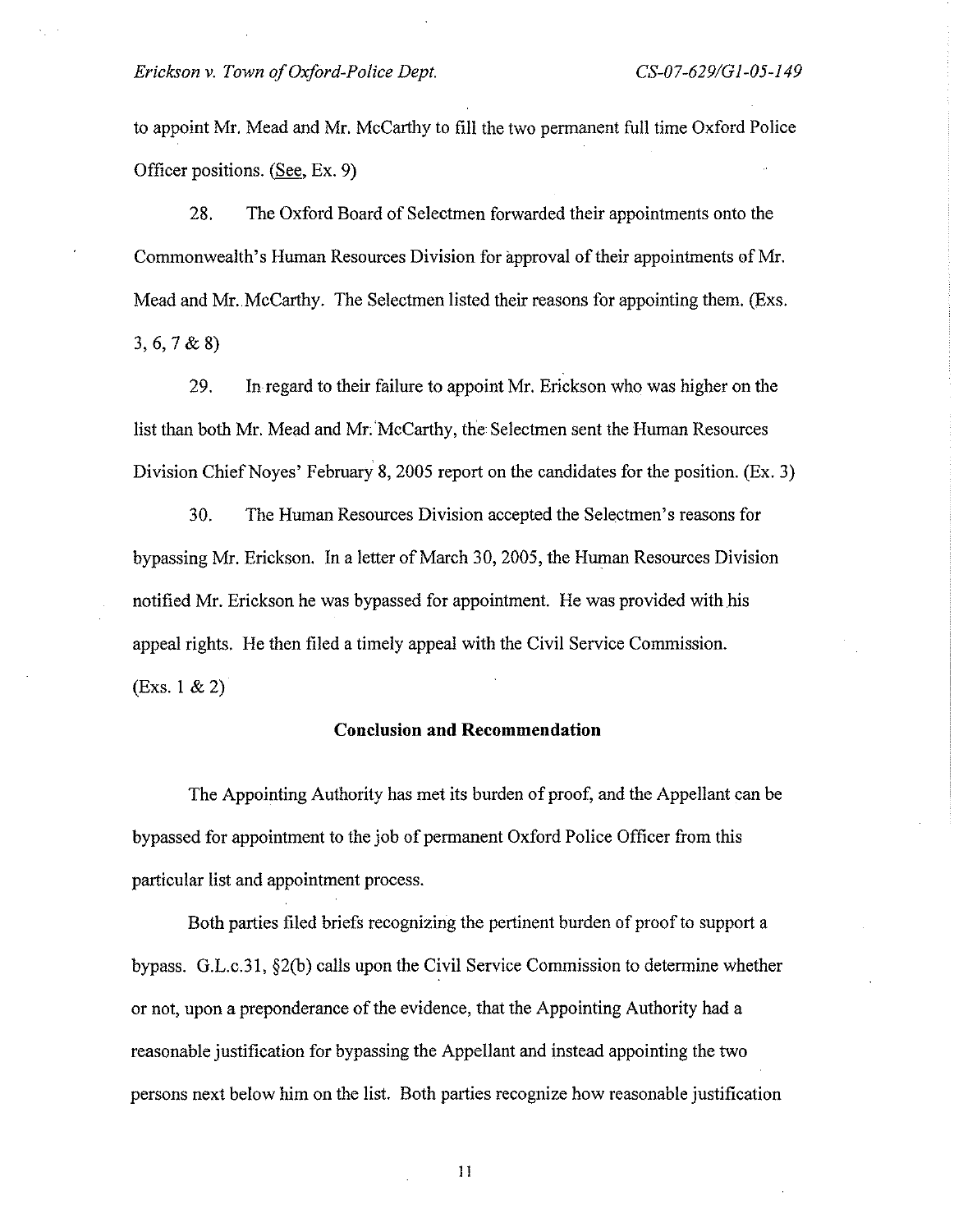means the bypass decision had to be made "upon adequate reasons sufficiently supported by credible evidence, when weighed by an unprejudiced mind guided by common sense and by correct rules of law." Selectmen of Wakefield v. Judge of First District court of Eastern Middlesex, 262 Mass. 477, 482 (1928); Commissioners of Civil Service v. Municipal Court of the City of Boston, 359 Mass. 211 (1971) Once that standard is met, the Civil Service Commission is not able to substitute its judgment for that of the Appointing Authority. Both parties also stress how the Civil Service Commission is "to protect against overtones of political control; objectives unrelated to merit standards, and assure neutrally applied public policy." Cambridge v. Civil Service Commission, 43 Mass.App.Ct. 300, 304 (1997); Revere v. Civil Service Commission, 31 Mass.App.Ct. 315,321 (1991); Watertown v. Arria, 16 Mass.App.Ct. 331,334 (1983). This is all proper to use as standards to determine if the bypass was justified.

The Appellant argues that Sgt. Saad went outside the scope of proper conduct in tracking down Mr. Erickson's fiancée to investigate whether or not he was actually caring for his young daughter the evening of November  $23<sup>rd</sup>$ . The Appellant argues that the fact that he may have been wrong and that it was the next day he was with his daughter, simply shows that by the time he wrote the December  $5<sup>th</sup>$  email to Sgt. Saad, his memory was not that fresh. He did correct the issue by writing a report to explain how he had simply. been not feeling well with a cold and diarrhea that night (although he did not say he had been suffering from diarrhea at this hearing). The Appellant argues that this course of conduct does not show he engaged in any of the serious misconduct Sgt. Saad asserted. No evidence shows he received discipline in regard to this matter despite Sgt. Saad's assertions to Chief Noyes that there were rule violations including asserting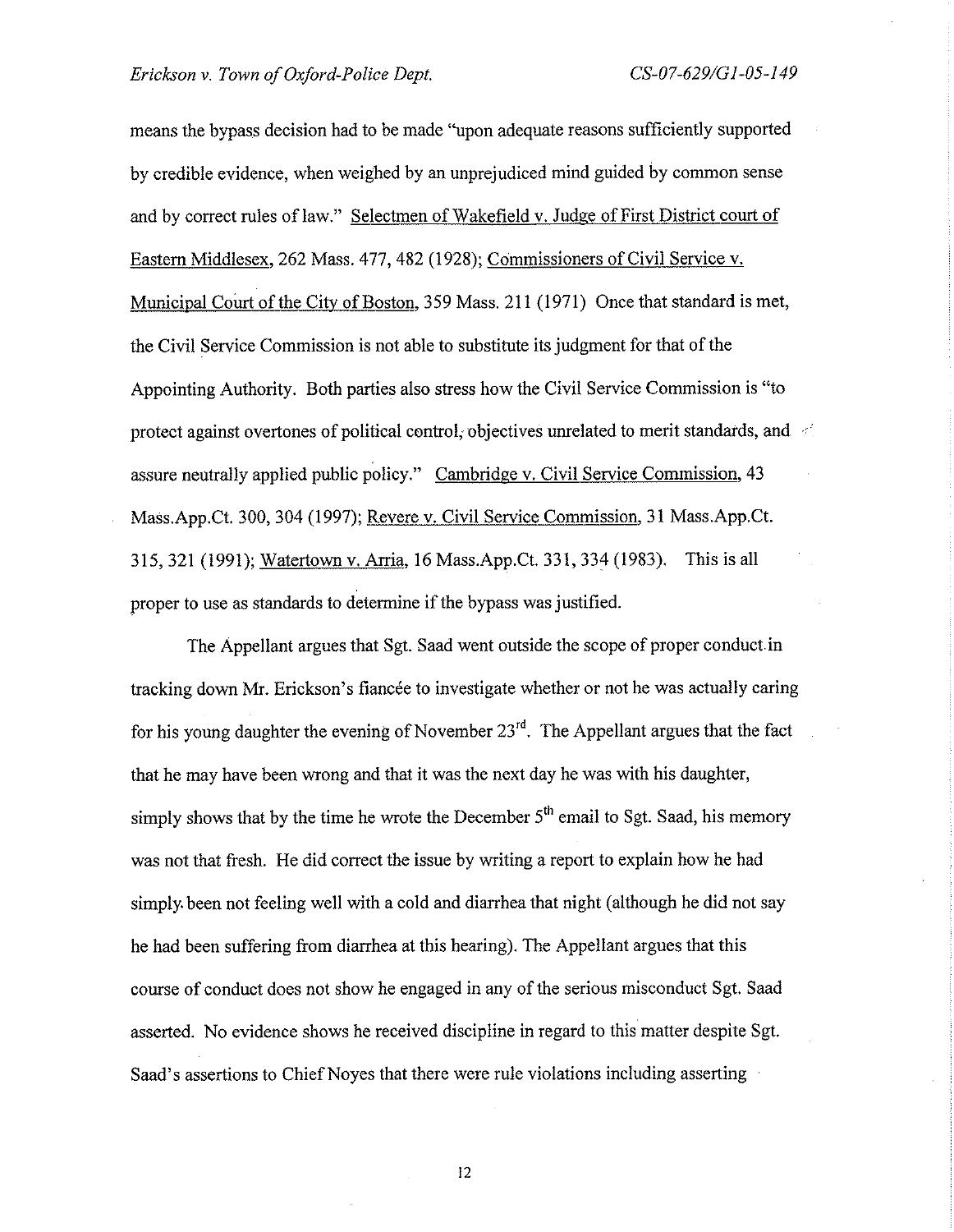falsehoods. He was advised not to skip required trainings. The Appellant argues that this matter should not be used at all to block his appointment.

I disagree. The Appellant's conduct in not attending the training session as well as his subsequent conduct in what he reported as to why he did not attend the training session, are not credible. No matter what the true reason was for missing that training session, I conclude he was not forthcoming in acknowledging he should have at least informed his employer or at least the trainer in advance that he was not going to attend the training. Since he worked the tour of duty that ended at 7:00 AM on that day of training, failing to come forward with the information he would not be attending does not show good judgment. Also, through the time of this hearing, he gave three different reasons for not attending: being with his young daughter, suffering from a chest cold and diarrhea, and suffering from a cold. It is also not understandable why he would have waited until Sgt. Saad's deadline of December  $5<sup>th</sup>$  to report on why he did not attend the training. That delay makes no sense. He never explained at the hearing why he did not respond sooner when the reason for not attending would have been fresher in his mind. In any event, I do not find credible that he got confused and simply could not recall the actual reason he missed the training. He did not receive discipline over this matter, but was spoken to about the need to go to required trainings, Because he did not receive formal discipline over this matter does not mean Sgt. Saad engaged in any improper conduct of trying to entrap Mr. Erickson into making false statements by investigating why one of the Intermittent Police Officers he supervised had failed to attend required training particularly when he found his excuse to be suspect. This matter stands as a